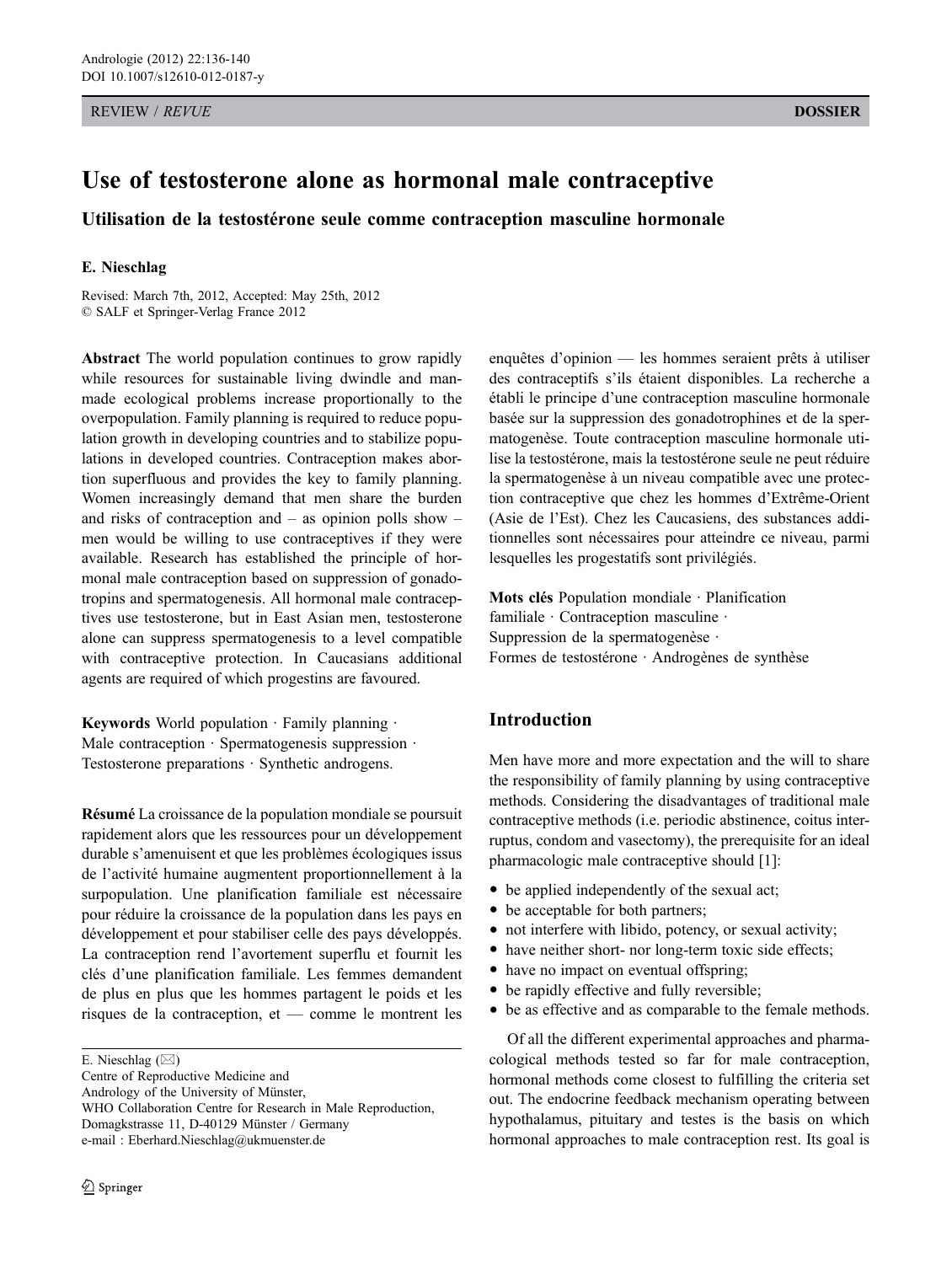to suppress spermatogenesis and to reduce sperm concentration, if possible, to azoospermia or at least to a sperm concentration low enough to provide contraceptive protection as effective as oral contraceptives in women (i.e. < 1 million sperm per ml of ejaculate).

Sperm production and secretion of testicular testosterone are so closely interwoven that it has remained impossible to interrupt spermatogenesis by hormonal means without inhibiting androgen production. Inhibition of FSH alone, e.g., by antibodies, leads to reduction of sperm concentration but not to azoospermia, as monkey studies have shown [2]. Suppression of both follicle-stimulating hormone (FSH) and luteinizing hormone (LH) would indeed lead to azoospermia, but would also induce symptoms of androgen deficiency which affects libido, potency, male role behaviour and general metabolic processes (erythropoesis, protein, mineral and bone metabolism). For this reason inhibition of gonadotropins will always necessitate androgen administration.

Thus, the principle of hormonal male contraception is based on [1]:

- suppression of LH and FSH;
- depletion of intratesticular testosterone and atrophy of spermatogenesis;
- substitution of peripheral testosterone to maintain androgenicity.

Testosterone itself is a first choice as it simultaneously suppresses the gonadotropins and maintains androgenicity and indeed, testosterone alone was the first hormone tested for male contraception and remains part of any steroid combination to date. In this article, the trials that used testosterone alone for male contraception are summarized.

# Natural testosterone

# Testosterone enanthate

Soon after testosterone was synthesized and became available for clinical use in the late 1930s, its spermatogenesissuppressing effect was recognized, but not until the 1970s did investigations start to exploit this phenomenon for male contraception. As in most hormonal male contraceptive studies to date, in the early studies sperm concentrations and counts were used as surrogate parameters for efficacy [3].

The first efficacy study of testosterone-based hormonal male contraception was sponsored by the WHO and included 10 centres on four continents [4]. Healthy fertile participants were given 200 mg of the longer-acting testosterone enanthate weekly by intramuscular injection. One hundred fifty-seven men (70%) reached azoospermia after 6 months of treatment and entered the efficacy phase for a further year, during which no other contraceptive was used by the couple. Only one pregnancy was reported in this first proof-of-principle study. Although the efficacy of this study was very high, it cannot be used to determine the overall efficacy of testosterone alone as a contraceptive because only men who became azoospermic could enter the efficacy phase while the others were excluded.

In order to clarify the question whether men developing oligozoospermia can be considered infertile, a second worldwide multicentre efficacy study involving 357 couples followed [5]. In this study azoospermia again proved to be a most effective prerequisite for contraception. If sperm concentration, however, failed to drop below 3 million/mL of ejaculate, resulting pregnancy rates were higher than when using condoms. When sperm concentrations decreased below 3 million/mL, which was the case in 98% of the participants, then protection was not as effective as for azoospermic men, but was better than that offered by condoms.

From these two WHO trials it became clear that East Asian men responded with a higher rate of azoospermia than Caucasian men. Although this phenomenon could not be fully explained to date it formed the basis for very effective trials in Chinese couples using testosterone undecanoate alone as described below.

Even if these WHO studies represented a breakthrough by confirming the principle of action, they did not offer a practicable method. For a method requiring weekly intra muscular injections is not acceptable for broad use. Moreover, several months, often up to one year, are required before sperm production reaches significant suppression. For this reason, current research is concentrating on the development of long-acting testosterone preparations and on methods to hasten the onset of effectiveness.

# Testosterone buciclate

As long-acting testosterone preparations appeared more promising in terms of practicability and acceptability, WHO and the NIH initiated a synthesis program for such preparations [6] through which the long-acting testosterone ester testosterone buciclate was identified. This molecule showed a half-life of 29.5 days when tested in hypogonadal men, much longer than the 4.5 days of testosterone enanthate [7]. Suppression of spermatogenesis was comparable to that of weekly testosterone enanthate injections, reaching azoospermia in three out of eight volunteers after a single injection of 1200 mg of testosterone buciclate [8]. Despite its promising pharmacokinetic profile, no industrial partner could be found to undertake development of this preparation.

## Testosterone pellets

Pellets consisting of pure testosterone are used for substitution in hypogonadism in some countries. In male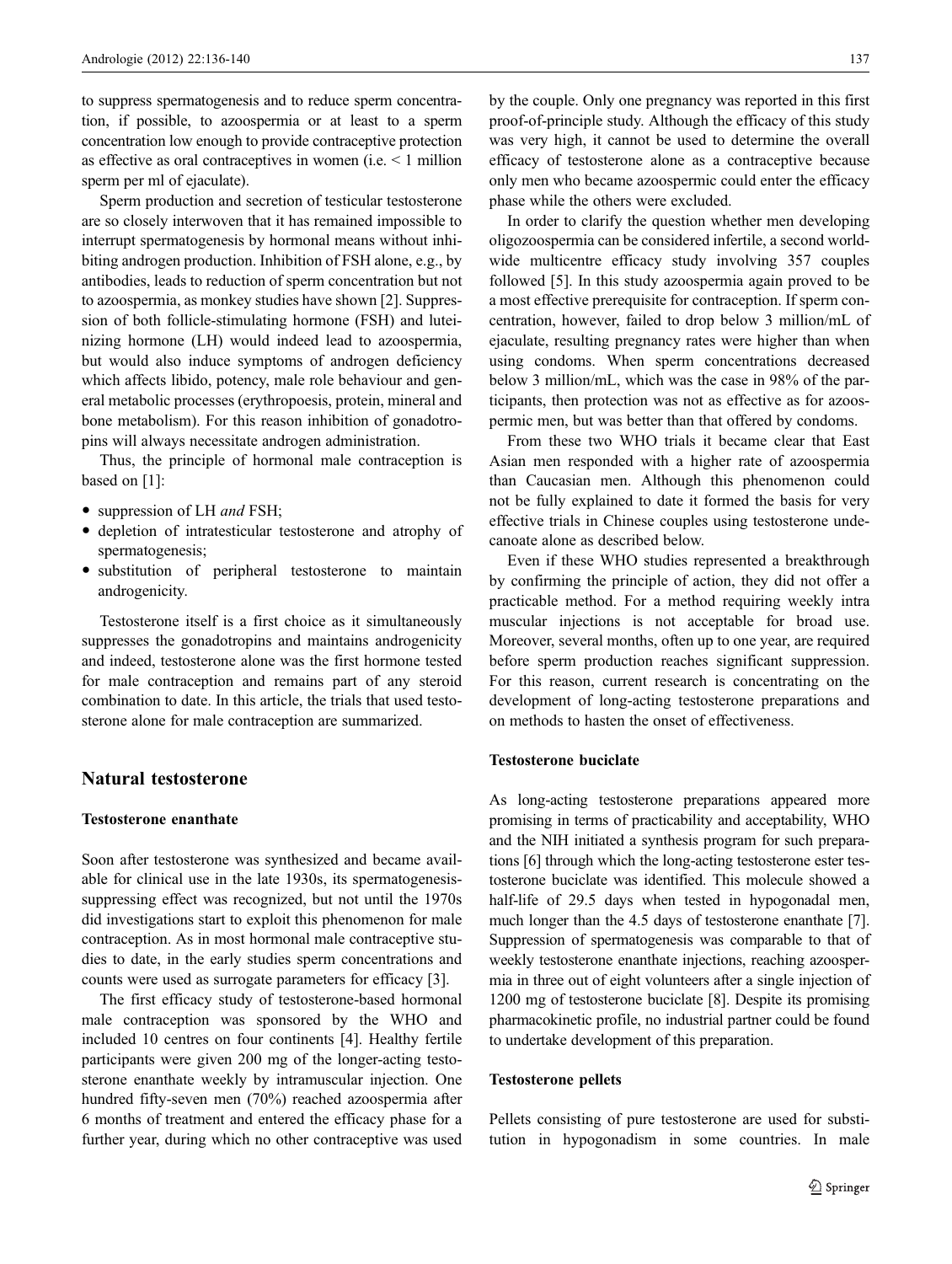contraceptive studies, the sperm-suppressing effect was comparable to weekly testosterone enanthate injections [9]. The disadvantage of minor surgery required for insertion under the abdominal skin is compensated by their low price. Spontaneous extrusion may be a disadvantage.

## Testosterone undecanoate

# Oral testosterone undecanoate

Initially, testosterone undecanoate was studied as an oral preparation in volunteers of Caucasian origin [10]. Subjects were given a daily dose of 240 mg over a period of 12 weeks, but only one out of seven volunteers reduced sperm output sufficiently for contraception. This low effectiveness is probably due to the short half-life of testosterone undecanoate when given orally. Even if administered four times a day, the peaks are not sufficient to suppress gonadotropins consistently and thereby to achieve azoospermia.

#### Intramuscular testosterone undecanoate (TU)

## • TU in tea seed oil

While testosterone undecanoate had been developed as an oral preparation in Europe, it was turned into an injection in China, using tea seed oil as a vehicle and is used as such in China for hypogonadism and in trials for male contraception. Back in Europe, the half-life of this Chinese preparation could be extended even further when dissolved in castor oil and is now available for clinical use in 1000 mg depot injections [11].

In the clinical trials in China, testosterone undecanoate alone administered every 4 weeks resulted in azoospermia in all Chinese men who received a dose of 1000 mg and in azoospermia or severe oligozoospermia in 95% of Chinese men who received a dose of 500 mg during a 4–6 month suppression phase [12]. In the ensuing Phase III study involving 305 couples, an efficacy phase followed the suppression phase and no pregnancies were initiated by men exhibiting azoospermia or severe oligozoospermia [13]. However, reappearance of sperm occurred in six men during the efficacy phase; one pregnancy was attributed to "sperm rebound". Side effects observed in subjects were all typical of elevated testosterone serum levels.

The largest efficacy study to date was also performed in China, based on a loading dose of 1000 mg followed by monthly injections of 500 mg testosterone undecanoate. When sperm counts had fallen below 1 million sperm/mL, 898 men entered the efficacy phase during which only 9 pregnancies were recorded. This represents a pregnancy rate of 1.1/100 person-years [14]. Thus, in China, testosterone undecanoate provides better protection against pregnancy than condom use. Although injection intervals of four weeks appeared to be an achievement over the weekly injections of testosterone enanthate, the participants in a Chinese study considered the frequency of injections the most inconvenient part of this regimen [15]. If testosterone undecanoate in castor oil were to be used in China, this complaint could certainly be overcome.

• TU in castor oil

In a first contraceptive trial of testosterone undecanoate in castor oil 1000 mg were injected into 14 Caucasian volunteers at 6-week intervals. Eight of 14 men achieved azoospermia [16]. Although this rate of azoospermia is not different from that achieved with testosterone enanthate alone, the longer injection interval represents a significant advantage. A later pharmacokinetic study concluded that 8-week intervals of 1000 mg injections would be sufficient for contraceptive purposes [17].

Considering that 10 to 14-week intervals between 1000 mg testosterone undecanoate injections are required for substitution of hypogonadal men, about 1/3 more testosterone is required for contraception in normal volunteers.

# • TU in men with subnormal semen values

Clinical studies to date have only included volunteers with "normal" semen values considered by WHO standards. As a male contraceptive should be available to all interested men regardless of their semen parameters, how volunteers with subnormal semen parameters respond to hormonal male contraception has recently been investigated [18]. During a 34 week treatment phase, the volunteers received injections of 1000 mg testosterone undecanoate in weeks 0, 6, 14 and 24. This was followed by a 24-week recovery and follow-up period. As it was not known whether men with subnormal semen parameters would recover to starting levels, cryopreservation of semen was offered to all subnormal volunteers.

Twenty-three men with normal semen parameters and 18 with sperm counts below 20 million completed the trial. The normal volunteers showed the expected response with 17 suppressing sperm counts below 1 million/ejaculate (13 showing azoospermia) and 6 not-suppressing below 1 million sperm/ejaculate. By the end of the recovery period all sperm counts had returned to the range of starting values. The subnormal group showed a similar pattern with 13/18 (=72%) men suppressing below 1 million/ejaculate (8/18 = 44% showing azoospermia) and the remaining  $5/18$  (=28%) not-suppressing sperm counts below 1 million/ejaculate. All sperm counts returned to the starting range. This demonstrated that regarding suppressibility and reversibility, volunteers with normal and subnormal sperm counts display the same pattern.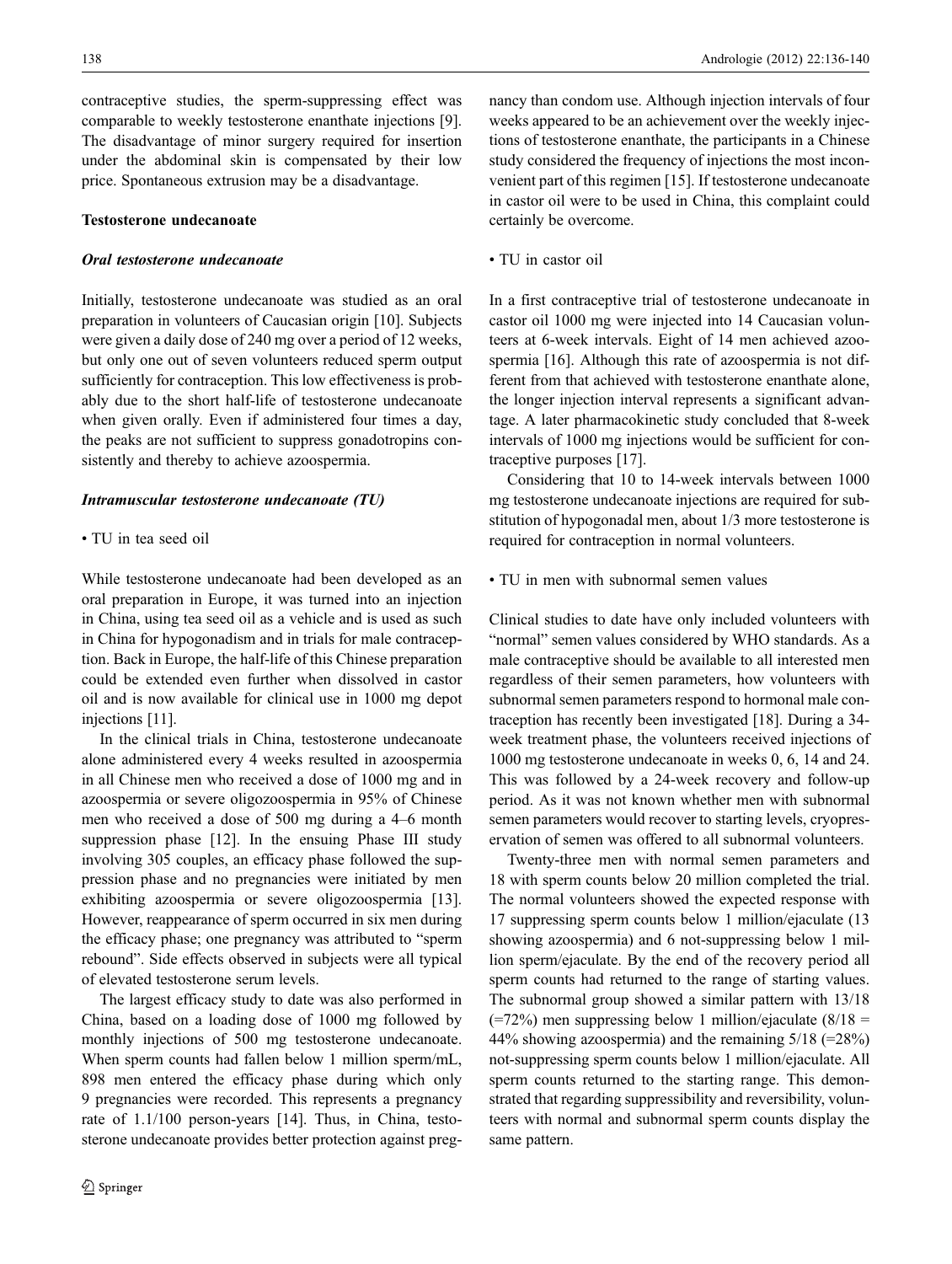The study confirmed that in Caucasian men with normal sperm counts as well as in men with subnormal sperm counts testosterone alone can produce azoospermia in about half and suppression below 1 million in about two thirds of the volunteers. The same proportion of men in both groups appears to require an additional gestagen for full contraceptive protection. These results have a significant impact on the eligibility of men for hormonal contraception as those with subnormal semen parameters do not need to be treated separately from those with normal parameters.

# Synthetic androgens

### 19-nortestosterone

When searching for preparations with longer-lasting effectiveness, 19-nortestosterone-hexoxyphenylpropionate was tested. Its spectrum of effects is very similar to that of testosterone and it has been used as an anabolic steroid since the 1960s. The 19-nortestosterone ester injected every 3 weeks enabled azoospermia to be reached by as many men as by testosterone enanthate [19]. Thus, the 19-nortestosterone ester is as effective as testosterone enanthate but allows a longer interval between injections. However, as 19-nortestosterone is a synthetic androgen and testosterone undecanoate has the advantage of a longer half-life and being natural testosterone, 19-nortestosterone has not been tested further.

### 7α-methyl-19-nortestosterone (MENT)

The synthetic androgen  $7\alpha$ -methyl-19-nortestosterone (MENT) offers an approximately 10-fold higher potency to suppress pituitary gonadotropins than testosterone. In contrast to testosterone, there is no  $5\alpha$ -reduction so that effects on the prostate could be minimal. A first dose-finding study showed that MENT administered in subcutaneous implants was as effective as testosterone given alone in suppressing spermatogenesis [20]. The potential of these implants either alone or in combination with gestagen implants is currently being investigated by the Population Council (New York).

# Conclusion

Minimal serious adverse events were registered in the trials with testosterone alone. In all studies, sperm counts returned to normal levels, as a review of major studies also revealed, so that one of the prime goals of male hormonal contraception, i.e., reversibility, is met [21]. In addition, a selfapplicable oral or/and transdermal application form would be desirable as shown by the combination of transdermal

testosterone with oral gestagens [22,23]. However, longterm studies extending over three or more years to ascertain safety parameters especially in regard to the cardiovascular system and to the prostate have not yet been performed. As currently no pharmaceutical company is engaged in the development of hormonal male contraception, clinical trials sponsored by WHO and the Population Council or on a smaller academic level will continue, but the "struggle for hormonal male contraception" will continue for an undetermined time period [24].

Conflit d'intérêt : l'auteur déclare ne pas avoir de conflit d'intérêt.

# References

- 1. Nieschlag E, Behre HM (2010) Approaches to hormonal male contraception. In: E Nieschlag, HM Behre, S Nieschlag (eds) Andrology: Male reproductive health and dysfunction. 3<sup>rd</sup> ed. Springer, Heidelberg, pp 577–88
- 2. Srinath BR, Wickings EJ, Witting C, Nieschlag E (1983) Active immunization with follicle-stimulating hormone for fertility control: a four 1/2 year study in male rhesus monkeys. Fertil Steril 40:110–7
- 3. Mauss J, Börsch G, Richter E, Bormacher K (1974) Investigations on the use of testosterone oenanthate as a male contraceptive agent. Contraception 19:281–9
- 4. World Health Organization Task Force on Methods for the Regulation of Male Fertility (1990) Contraceptive efficacy of testosterone-induced azoospermia in normal men. Lancet 336:955–9
- 5. World Health Organization Task Force on Methods for the Regulation of Male Fertility (1996) Contraceptive efficacy of testosterone-induced azoospermia and oligospermia in normal men. Fertil Steril 65:821–9
- 6. Waites GM (2003) Development of methods of male contraception: impact of the World Health Organization Task Force. Fertil Steril 80:1–15
- 7. Behre HM, Nieschlag E (2012) Testosterone preparations for clinical use in males. In: Testosterone: Action. Deficiency, substitution (ed. E Nieschlag, HM Behre). 4th ed. Cambridge University, Cambridge, pp 309-35
- 8. Behre HM, Baus S, Kliesch S, et al (1995) Potential of testosterone buciclate for male contraception: endocrine differences between responders and nonresponders. J Clin Endocr Metab 80:2394–403
- 9. McLachlan RI, McDonald J, Rushford D, et al (2000) Efficacy and acceptability of testosterone implants, alone or in combination with a 5alpha-reductase inhibitor, for male contraception. Contraception 62:73–8
- 10. Nieschlag E, Hoogen H, Bölk M, et al (1978) Clinical trial with testosterone undecanoate for male fertility control. Contraception 18:607–14
- 11. Nieschlag E (2006) Testosterone treatment comes of age: new options for hypogonadal men. Clin Endocrinol 65:275–81
- 12. Zhang GY, Gu YQ, Wang XH, et al (1999) A clinical trial of injectable testosterone undecanoate as a potential male contraceptive in normal Chinese men. J Clin Endocrinol Metab 84:3642–7